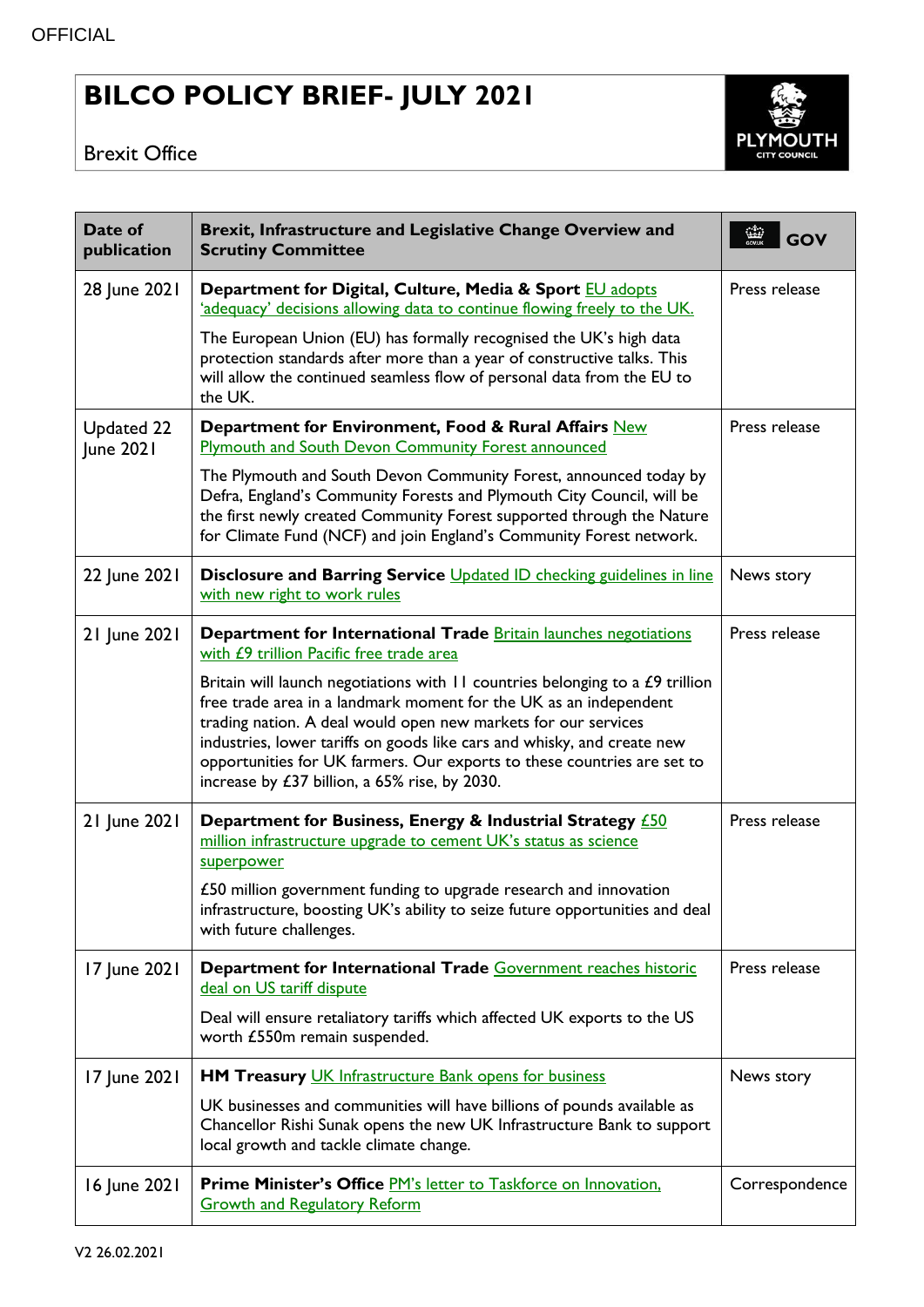| 15 June 2021 | Prime Minister's Office Prime Minister welcomes independent report<br>on re-imagining regulation in the UK                                                                                                                                                                                                                                              | Press release |
|--------------|---------------------------------------------------------------------------------------------------------------------------------------------------------------------------------------------------------------------------------------------------------------------------------------------------------------------------------------------------------|---------------|
|              | The Taskforce on Innovation, Growth and Regulatory Reform has<br>reported its recommendations to the Prime Minister on how the UK can<br>reshape regulation and seize new opportunities from Brexit.                                                                                                                                                    |               |
| 15 June 2021 | Department for International Trade UK agrees historic trade deal<br>with Australia                                                                                                                                                                                                                                                                      | Press release |
|              | The UK has secured a trade deal with Australia eliminating tariffs on all<br>UK goods and boosting jobs and businesses across the country, in the<br>first major trade deal negotiated from scratch by the Government since<br>we left the EU.                                                                                                          |               |
| 14 June 2021 | Ministry of Defence <i>£1.6</i> billion investment to upgrade UK Defence<br>estate                                                                                                                                                                                                                                                                      | News story    |
| 13 June 2021 | Department for Environment, Food & Rural Affairs Government<br>sets out commitments to biodiversity and sustainability in G7 Nature<br>Compact                                                                                                                                                                                                          |               |
| 12 June 2021 | Department for Environment, Food & Rural Affairs Blue Planet<br>Fund                                                                                                                                                                                                                                                                                    | Policy paper  |
| 11 June 2021 | <b>Marine Management Organisation New Fisheries Technical</b><br><b>Measures</b>                                                                                                                                                                                                                                                                        | News story    |
|              | Following the conclusion of annual negotiations with the UK and the EU,<br>the MMO provides an update on proposed changes to Celtic Sea<br>Conservation measures.                                                                                                                                                                                       |               |
| 11 June 2021 | <b>Marine Management Organisation Single Area Licence Conditions</b>                                                                                                                                                                                                                                                                                    | News story    |
|              | The MMO is harmonising rules relating to Single Area Licensing.                                                                                                                                                                                                                                                                                         |               |
| 11 June 2021 | Department for Environment, Food & Rural Affairs UK and EU<br>sign agreement on catch levels for 2021                                                                                                                                                                                                                                                   | News story    |
|              | Agreement covers catch limits for 70 shared fish stocks worth<br>approximately £333m in fishing opportunities to the UK fleet.                                                                                                                                                                                                                          |               |
| 08 June 2021 | Department for Work and Pensions UK brings forward world-<br>leading climate change legislation                                                                                                                                                                                                                                                         | Press release |
| 08 June 2021 | <b>UK Export Finance UK confirmed as a Participant to the OECD</b><br><b>Arrangement</b>                                                                                                                                                                                                                                                                | News Story    |
|              | Up until EU exit, the UK (along with other EU member states) was<br>represented by the European Commission under the 'common<br>commercial policy'. The UK now has its independent seat and UKEF<br>officials will represent the UK. UKEF will also continue to play its part in<br>meetings of Arrangement subgroups such as the Country Risk Experts. |               |
| 07 June 2021 | Department for International Trade New mentor scheme launched<br>to boost UK food exporters                                                                                                                                                                                                                                                             | News Story    |
|              | A new mentorship programme to help UK farmers and food producers<br>boost their exports has been launched by the Department for<br>International Trade (DIT).<br>The programme, run in partnership with Agriculture and Horticulture<br>Development Board (AHDB), and the National Farmers Union (NFU),                                                 |               |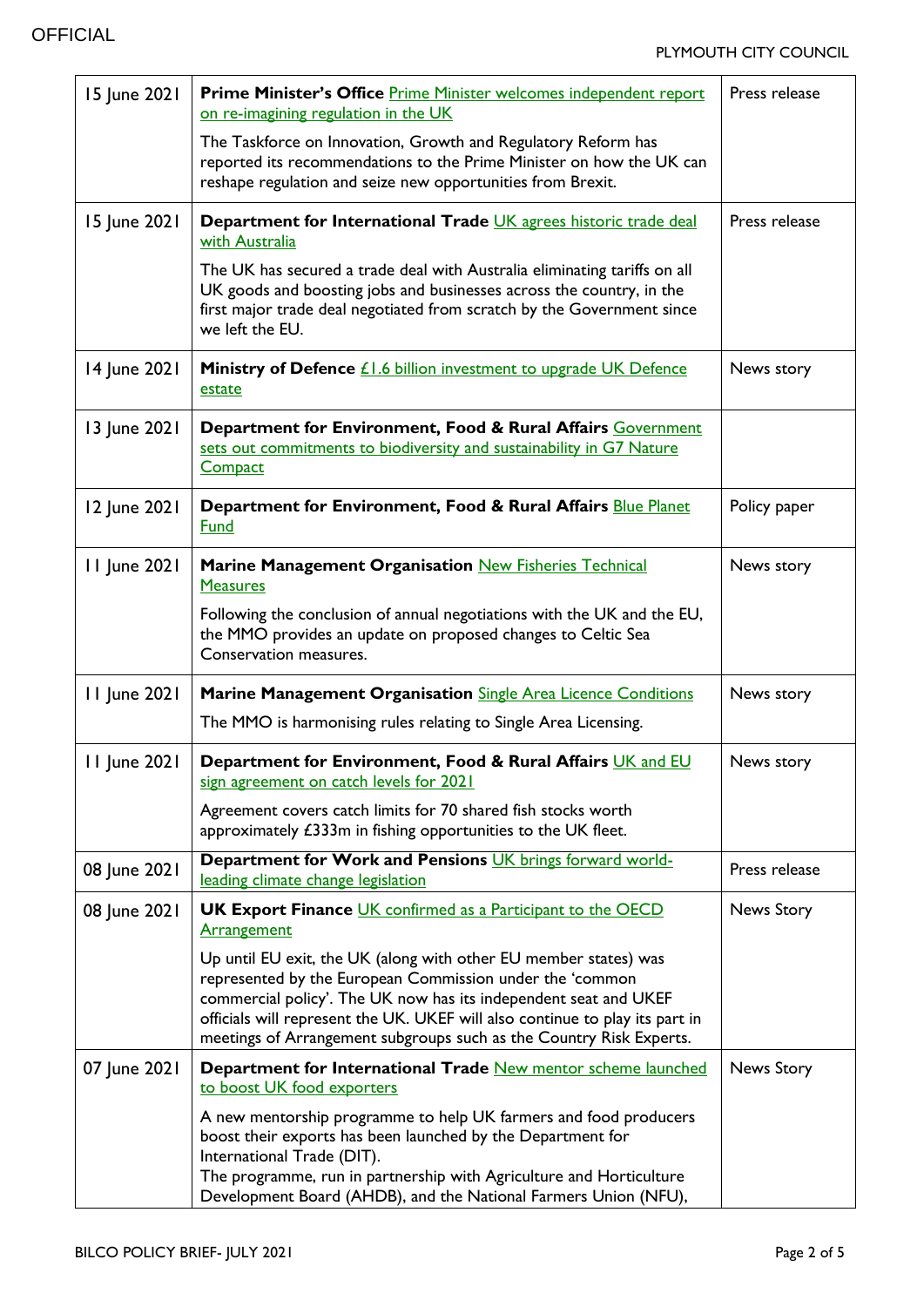|              | will match experienced exporters with businesses who are looking to<br>export for the first time.                                                                                                                                                                                                                                                                                                                     |                      |
|--------------|-----------------------------------------------------------------------------------------------------------------------------------------------------------------------------------------------------------------------------------------------------------------------------------------------------------------------------------------------------------------------------------------------------------------------|----------------------|
| 4 June 2021  | Department for International Trade UK secures new deal with<br>Norway, Iceland and Liechtenstein<br>The agreement's cutting-edge digital provisions make it the most<br>advanced free trade deal signed by the three countries to date.                                                                                                                                                                               | News story           |
| 03 June 2021 | Department for International Trade Australian trade deal could<br>slash tariffs on whisky and boost Scottish industry                                                                                                                                                                                                                                                                                                 | Press release        |
| 03 June 2021 | Cabinet Office Procurement teams must consider wider benefits of<br>public spending                                                                                                                                                                                                                                                                                                                                   | Press release        |
| 03 June 2021 | <b>Cabinet Office Procurement Policy Note 05/21: National Procurement</b><br><b>Policy Statement</b>                                                                                                                                                                                                                                                                                                                  | Policy paper         |
| 01 June 2021 | Trade Remedies Authority <b>TRA to defend UK against unfair</b><br>international trade practices<br>The Trade Remedies Authority, a new independent body with powers to<br>help defend UK economic interests from unfair international trading<br>practices, has launched.                                                                                                                                            | Press release        |
| 27 May 2021  | Home Office Home Office publishes EU Settlement Scheme quarterly<br>statistics<br>By the end of 31 March 2021, Plymouth had received a total of 10,820<br>EUSS applications. Outcomes by 31 March:<br>Total: 10,260<br>(+910, was 9,350)<br>Settled: 6,390 (+430, was 5,960)<br>Pre- settled: 3,570 (+400, was 3,170)<br>Other: 300<br>(+80, was 220)<br>Change since previous quarter: +850 applications (was 9,970) | News story           |
| 26 May 2021  | <b>Department for Transport </b> <u>£401 million investment into upgrades to</u><br>deliver brighter rail future                                                                                                                                                                                                                                                                                                      | News story           |
| 26 May 2021  | Department for Environment, Food & Rural Affairs Environment<br><b>Bill continues through Parliament</b>                                                                                                                                                                                                                                                                                                              | Press release        |
| 24 May 2021  | Department for International Trade UK consults on new approach<br>to US tariffs                                                                                                                                                                                                                                                                                                                                       |                      |
| 24 May 2021  | <b>UK Visas and Immigration New plan for immigration: legal migration</b><br>and border control                                                                                                                                                                                                                                                                                                                       | Policy paper         |
| 24 May 2021  | Department for Business, Energy & Industrial Strategy £166<br>million cash injection for green technology and 60,000 UK jobs                                                                                                                                                                                                                                                                                          | Press release        |
| 20 May 2021  | Department for International Trade New tariff suspension scheme<br>tailored to UK economy                                                                                                                                                                                                                                                                                                                             |                      |
| 20 May 2021  | Department for Business, Energy & Industrial Strategy New<br>round of funding to support innovation in every corner of the UK                                                                                                                                                                                                                                                                                         | Press release        |
| 18 May 2021  | Department for International Trade Trade with Canada and<br>Mexico: call for input                                                                                                                                                                                                                                                                                                                                    | Open<br>consultation |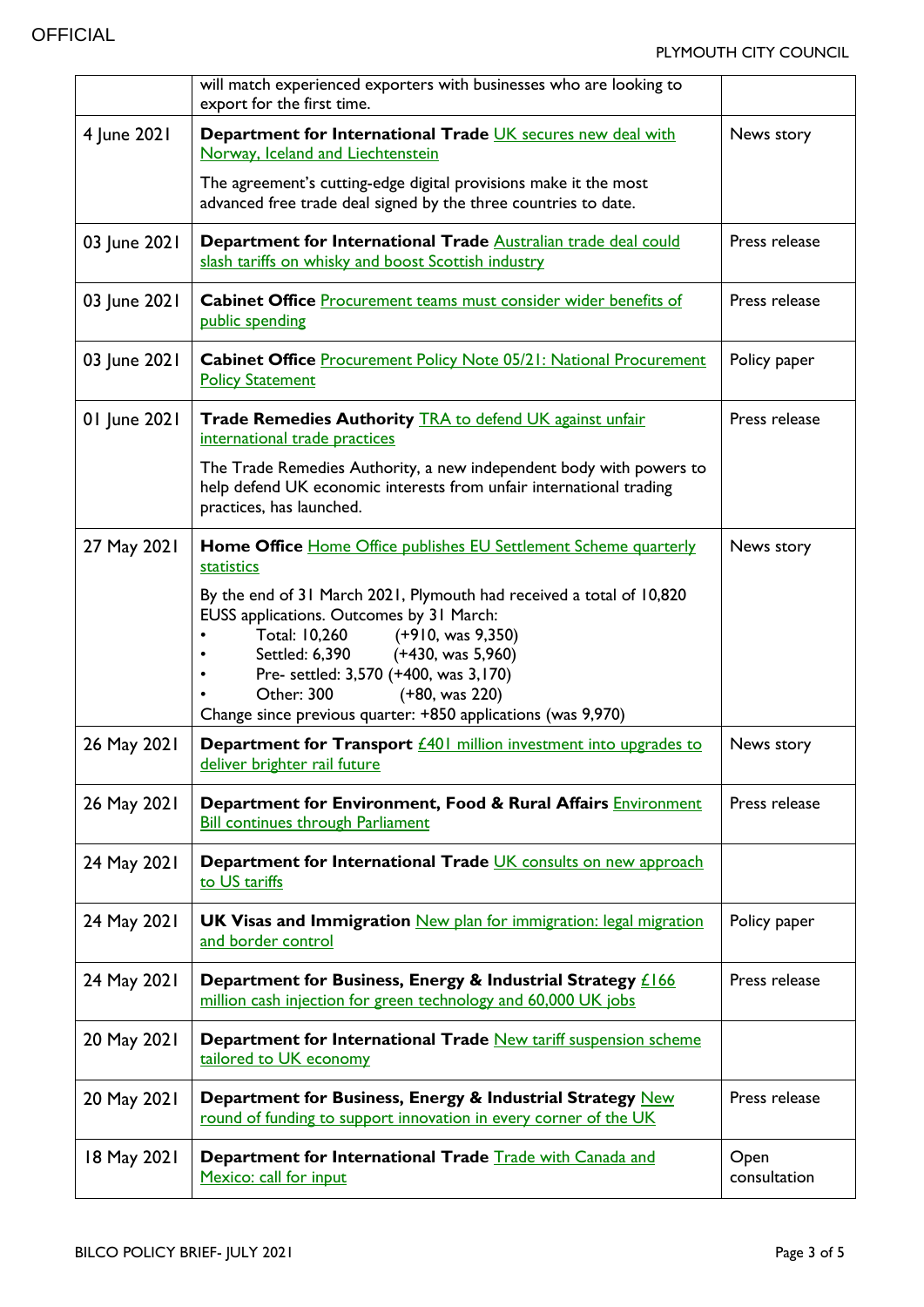| 18 May 2021      | Department for International Trade UK prepares to launch new<br>trade deal negotiations with Canada and Mexico                                                                                                                                                                                                                                                                                                                                            | Press release  |
|------------------|-----------------------------------------------------------------------------------------------------------------------------------------------------------------------------------------------------------------------------------------------------------------------------------------------------------------------------------------------------------------------------------------------------------------------------------------------------------|----------------|
|                  | The UK is to begin negotiations for upgraded trade deals with Canada<br>and Mexico this year focused on creating even greater opportunities for<br>UK businesses in industries of the future such as digital, data and services.                                                                                                                                                                                                                          |                |
|                  | A call for input will ask for views from the public, businesses and other<br>stakeholders on what the UK's ambitions should be for these free trade<br>agreements.                                                                                                                                                                                                                                                                                        |                |
| 12 May 2021      | Department for Business, Energy & Industrial Strategy New laws<br>to ensure the UK has the skills it needs                                                                                                                                                                                                                                                                                                                                                | Press release  |
|                  | New laws to allow skilled professionals from around the world to have<br>their qualifications recognised in the UK have been introduced to<br>Parliament. By being able to recognise qualifications from professionals<br>around the world, the Professional Qualifications Bill will further<br>strengthen UK professions' reputation for excellence and help to ensure<br>the UK can address where the demand for skills is not currently being<br>met. |                |
| 6 May 2021       | <b>HM Revenue &amp; Customs <i>Letters to businesses about importing and</i></b><br>exporting goods between Great Britain and the EU                                                                                                                                                                                                                                                                                                                      | Correspondence |
| 6 May 2021       | <b>HM Revenue &amp; Customs HMRC advises businesses importing goods</b><br>from Europe                                                                                                                                                                                                                                                                                                                                                                    | News story     |
| 29 April<br>2021 | Department for International Trade Historic Trade Act becomes<br><u>law</u>                                                                                                                                                                                                                                                                                                                                                                               |                |
| 21 April<br>2021 | Department for Environment, Food & Rural Affairs Defra issues<br>reminder on new EU Animal Health Regulation                                                                                                                                                                                                                                                                                                                                              | News story     |
| 21 April<br>2021 | Marine Management Organisation MMO announce first panel dates<br>for Fisheries and Seafood Scheme in England.                                                                                                                                                                                                                                                                                                                                             | News story     |
| 20 April<br>2021 | Department for Business, Energy & Industrial Strategy UK<br>enshrines new target in law to slash emissions by 78% by 2035                                                                                                                                                                                                                                                                                                                                 | Press release  |
| 14 April<br>2021 | Department for Environment, Food & Rural Affairs Government<br>sets provisional fishing catch limits for 2021                                                                                                                                                                                                                                                                                                                                             | Press release  |
| 06 April<br>2021 | Marine Management Organisation <i>£6.1</i> million Fisheries and Seafood<br>Scheme opens for applications                                                                                                                                                                                                                                                                                                                                                 | Press release  |
|                  | The Fisheries and Seafood Scheme will provide £6.1 million over the next<br>12 months to support England's seafood sector, coastal communities and<br>marine environment. Initially the fund will focus on projects that help<br>businesses adapt to life outside the EU's Common Fisheries Policy and<br>recover from the impacts of Covid-19.                                                                                                           |                |
| 01 April<br>2021 | Department for Environment, Food & Rural Affairs Extension to<br>fishing catch limits to provide certainty to industry                                                                                                                                                                                                                                                                                                                                    | Press release  |
|                  | The Government has announced that it intends to set provisional catch<br>limits for UK-EU shared fish stocks for the remainder of 2021 if an<br>agreement with the EU is not in place by Wednesday 14 April.                                                                                                                                                                                                                                              |                |